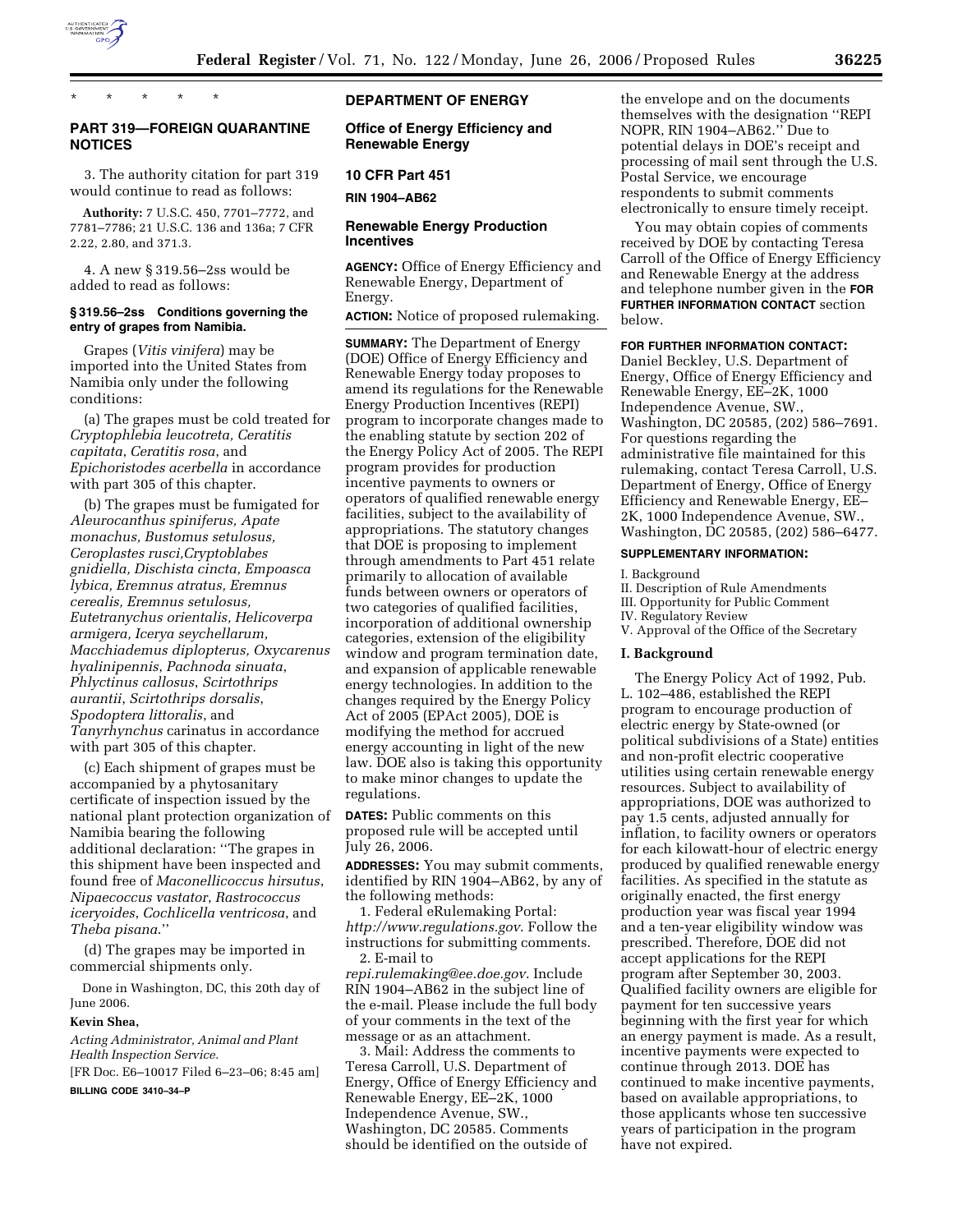Section 202 of EPACT 2005 (Pub. L. 109–58) modifies the REPI program by: (a) Extending the eligibility window, (b) extending the termination date for the program, (c) increasing the number of renewable energy technologies eligible under the program, (d) broadening the category of qualified owners, and (e) altering the procedure for determining payment distributions if insufficient funds are appropriated to make full incentive payments for all approved applications. This proposed rule would amend the current REPI program regulations (10 CFR Part 451) to implement these statutory amendments. Additionally, this proposed rule would modify the method of incorporating accrued energy into *pro rata*  calculations when insufficient funds are appropriated to cover all qualified kilowatt-hours. DOE is proposing the accrued methodology change to avoid inequity or unfairness that it believes may otherwise result from the new funds distribution method specified by the new law.

The changes made by EPACT 2005 reinforce the program as it has been conducted by DOE for over 12 years and do not alter its basic structure. Consequently, the rule amendments that DOE is proposing today are limited to changes needed to implement EPACT 2005 and to revise provisions that have become outdated since DOE initially implemented the program in 1995.

### **II. Description of Rule Amendments**

*Section 451.1 (Purpose and scope)*. In describing the purpose and scope of the REPI program, DOE proposes to revise references to the types of organizations that qualify for payment by: (a) Substituting the EPACT 2005 term ''notfor-profit'' for ''non-profit'' when referring to electric cooperative utilities; (b) describing public utilities by reference to section 115 of the Internal Revenue Service Code; (c) citing State, Commonwealth, U.S. territory or possession, and the District of Columbia as eligible facility owners as indicated in EPACT 2005; and (d) including as eligible recipients Indian tribal governments and Native corporations, as required by EPACT 2005.

*Section 451.2 (Definitions)*. DOE proposes to add a definition of ''ocean,'' which was made an eligible renewable energy source by EPACT 2005. Because the REPI program is available only for renewable energy generated in the United States, DOE is proposing to define the term ''ocean'' to mean the parts of the Atlantic Ocean (including the Gulf of Mexico) and the Pacific Ocean that are contiguous to the United States coastline and from which energy

may be derived through application of tides, waves, currents, thermal differences, or other means.

DOE also proposes a definition for the term ''biomass.'' The proposed definition codifies the broad interpretation of the term that has been used by the program to date, and which EPACT 2005 implicitly recognizes by including landfill gas and livestock methane among the technologies included in the definition of qualified renewable energy facility (42 U.S.C. 13317(b)).

DOE proposes to add a definition for the term ''date of first use.'' This proposed definition would accommodate the new statutory language regarding use of permits to establish first use (42 U.S.C. 13317(d)) and add clarity to the Part 451 provisions discussing time of first use.

DOE proposes to update the existing definition of ''Deciding Official'' to reflect DOE's designation of the Manager of the Golden Field Office as the Deciding Official shortly after the REPI program was established.

DOE proposes to replace the definition of ''non-profit electrical cooperative'' with the term ''not-forprofit electrical cooperative'' in § 451.2 to conform to the change in terminology made by EPACT 2005.

DOE also proposes to add definitions for ''Indian tribal government'' and for ''Native corporation.'' Section 202 of EPACT 2005 amends 42 U.S.C. 13317(b) to include Indian tribal governments and subdivisions thereof among the owners of qualified renewable energy facilities, but it does not define the term ''Indian tribal government.'' DOE proposes to define ''Indian tribal government'' to mean the governing body of an Indian tribe as defined in section 4 of the Indian Self-Determination and Education Assistance Act (25 U.S.C. 450b). This definition of ''Indian tribe'' is incorporated into Title XXVI of the Energy Policy Act of 1992 by section 503 of EPACT 2005 (amending 25 U.S.C. 3501). The proposed definition of ''Native corporation'' follows section 202(b)(1) of EPACT 2005, which adopts the definition of the term in section 3 of the Alaska Native Claims Settlement Act (43 U.S.C. 1602).

DOE proposes to amend the definition of ''renewable energy source'' to include ''ocean'' as a qualified renewable source. The ocean, as well as landfill gas and livestock methane captured by DOE's proposed definition of ''biomass,'' were added by section 202(b)(1) of EPACT 2005 to the list of eligible sources of energy.

DOE proposes to amend the definition of ''State'' to specifically reference Commonwealths, consistent with section 202(b)(1) of EPACT 2005.

*Section 451.4 (What is a qualified renewable energy facility)*. DOE proposes five changes to this section to conform to the EPACT 2005 amendments: (a) The description of owner qualifications includes Indian tribal governments and Native corporations; (b) the date on which a renewable energy facility must first be used is extended to 2016; (c) a designated date of first use is provided for facilities placed in operation after the expiration date for new applicants specified in the statute as originally enacted and prior to the first fiscal year of energy production receiving payment under this proposed rule; (d) ocean energy is added to the provisions describing the conversion of nonqualified facilities; and (e) U.S. territorial waters are included as an acceptable facility location.

In regard to the date of first use, DOE notes that nearly one year and ten months elapsed between expiration of the original eligibility period for new facilities (September 30, 2003) and the extension of the eligibility period enacted by EPACT 2005 (August 8, 2005). DOE interprets the extension to apply to the interim period without interruption. As a result, qualifying facilities for which date of first use occurred in fiscal years 2004 (October 1, 2003–September 30, 2004) and 2005 (October 1, 2004–September 30, 2005) become eligible participants. Those facilities for which date of first use and subsequent energy production occur in fiscal year 2005 may apply for payment from fiscal year 2006 available funds as provided under these proposed rule amendments. Facilities with date of first use in fiscal year 2004 are deemed to have a date of first use of October 1, 2004, and may apply for fiscal year 2005 energy production under these same rule amendments. For the latter applicants, fiscal year 2004 energy production will be disregarded and fiscal year 2005, assuming application for payment for qualifying energy produced therein is made, will be deemed the first year of the ten-year eligibility period for payments.

*Section 451.5 (Where and when to apply)*. DOE proposes to eliminate the special provision, at § 451.5(b)(2), regarding the application period for the program's initial 1994 fiscal year because it is no longer applicable. In its place, DOE is proposing a new paragraph (b)(2) that would provide an extended application submission period for owners or operators of facilities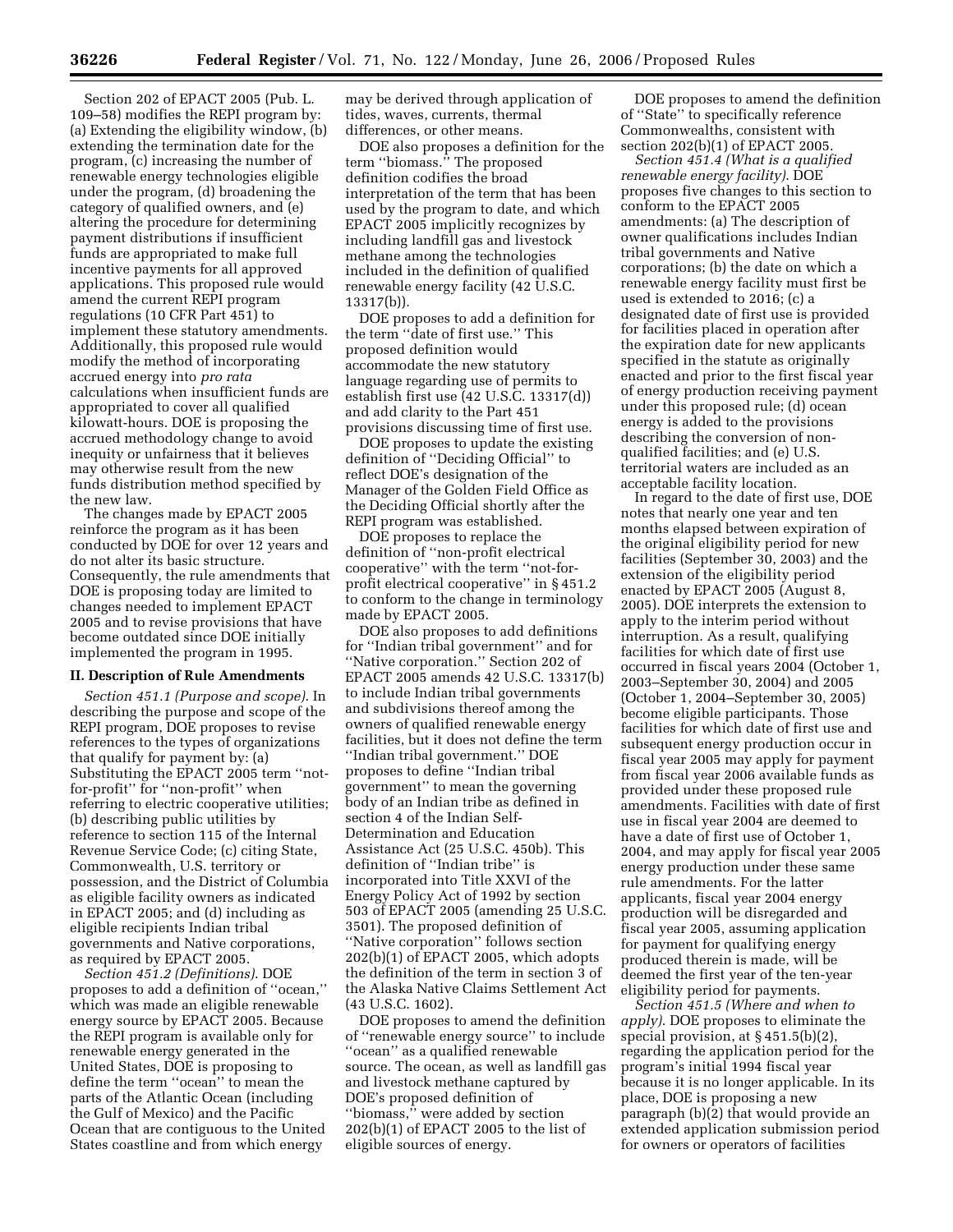whose date of first use occurs during the period October 1, 2003, and September 30, 2005.

*Section 451.8 (Application content requirements)*. DOE proposes changes to the required content of each annual application for payment that are made necessary by other proposed rule amendments. Because DOE proposes to maintain a permanent record of accrued energy for each participant, the submission of accrued energy totals, currently required by § 451.8 (h), would no longer be required with each annual application. Proposed § 451.8 (i) identifies supporting materials to be submitted by entities claiming date of first use based on receipt of construction permits. Because the Federal Government has adopted electronic funds transfer as the preferred method for financial transactions with commercial and institutional entities, DOE proposes to remove the option to select other methods of payment from § 451.8 (j). Lastly, DOE proposes to substitute the new statutory term ''notfor-profit'' for ''non-profit'' when referring to an electrical cooperative.

*Section 451.9 (Procedures for processing applications.)* To conform to EPACT 2005 requirements, DOE proposes several amendments in the procedures for processing applications. As specified in EPACT 2005, available funds will be divided in a 60:40 ratio between two categories of eligible renewable energy facility types. The composition of the 60 percent category corresponds to Tier 1 under the existing regulations except for the addition of ocean energy as a qualifying technology. The 40 percent category will be identical to the prior Tier 2. Also as specified in EPACT 2005, the rule adds the provision to allow the Secretary to modify the 60:40 distribution for any given year, provided that Congress is notified of the reasons for such change. DOE anticipates that this option would be employed primarily in the event that one of the two categories of payment has excess available funds for the year under the standard distribution ratio, while the other has insufficient funds.

DOE also proposes to amend the provisions dealing with incentive payments when there are insufficient funds to make payments for all qualifying energy. Under both the existing and proposed amended rule, the total qualified electrical energy consists of (a) the energy produced in the most recent year and (b) the accrued energy (which is the qualified energy produced in all preceding years for which payment was not made). To more fairly accommodate the change to the 60:40 funds allocation, DOE proposes to

amend the process for partial payment calculations. After funds have been determined to be insufficient and the 60:40 allocations have been made to the respective categories, the amended rule would require DOE to calculate potential payments, on a *pro rata* basis if necessary, based on the prior year's energy production. Excess funds in either of the 60 percent or 40 percent categories would be reallocated to the category still insufficiently funded and *pro rata* calculations based on prior year energy would continue. If funding is not exhausted by this first set of calculations, remaining funds are allocated to the two categories on a 60:40 basis and a second set of calculations is undertaken based on accrued energy. Under this approach, recent annual energy competes for energy payments with recent annual energy, and accrued energy competes with accrued energy. To support its accrued energy calculations, DOE would maintain a record of each applicant's accrued energy total.

To illustrate, assume applicants A and B have equivalent eligible facilities that produced 100 kWh of qualified energy in the prior year and that A has no accrued energy and B has 200 kWh accrued energy total. Under the existing rule, B's energy basis for all calculations would be 300 kWh, while A's would be 100 kWh and B would receive three times the energy payment of A regardless of the funding levels. Under the proposed amended process, if available funds were sufficient to make payments for the total qualified energy, B (with total energy basis of 300 kWh) would receive three times the payment of A as before. If funds were sufficient to make payments for only part (or all) of the prior year energy production, A and B (each with prior year energy basis of 100 kWh) would receive equal payments as determined by *pro rata*  calculations. If funds were sufficient to exceed prior year energy payments, but insufficient to make full accrued energy payments, B (with accrued energy basis of 200 kWh) would receive an additional payment as determined by *pro rata* calculations, while A (with accrued energy basis of zero) would receive no further payment.

DOE believes that this proposed method of accounting for accrued energy would be more equitable for all program participants in view of the potential for both payment categories to be subject to *pro rat*a calculations in any given year. Without this proposed amendment, applicants with several years in the REPI program and large accrued energy backlogs, who have already received multiple REPI

payments, would be weighted more heavily than newer applicants who have facilities producing equal annual energy, but have zero or small accrued energy backlogs. This would have had minor effect in the original program where the two categories, or tiers, were paid successively and Tier 1 was fully compensated or nearly so. Under these prior conditions, *pro rata* calculations affected small percentages of the total qualified electrical energy and/or a small fraction of program participants. Under the new 60:40 funding division and with the 60 percent and 40 percent categories being considered in parallel, insufficient funding and *pro rata*  calculations may occur for both categories and, therefore, apply to all participants. This could result in accrued energy having excessive influence on funding distributions. DOE's proposed amendment would require DOE to consider annual energy first, and accrued energy thereafter, when making *pro rata* calculations. DOE believes the proposed approach is consistent with the legislation. Both the statute as originally enacted and the amendments prescribed in EPACT 2005 describe a REPI program based on annual energy production and annual incentive payments, and neither includes provisions for addressing backlog or accrued energy. Accrued energy was introduced in DOE's implementation of the REPI program to allow for potential payment of backlogged unpaid energy in the event that available funding exceeded the total payments needed for qualified annual energy production.

The proposed amendment would not alter the 60:40 division between categories and would not change DOE's continued recording and recognition of accrued energy totals. The proposed provisions would alter slightly, and more equitably, funding distribution within each category, while maintaining the 60:40 legislative intent. DOE emphasizes that, irrespective of the method used to calculate incentive payments, no owner or operator should assume that all, or any, accrued energy will ultimately receive incentive payments.

### **III. Opportunity for Public Comment**

Interested persons are invited to participate in this rulemaking by submitting data, views, or comments with respect to the proposed rule. Written comments should be submitted to the address given in the **ADDRESSES** section of this notice of proposed rulemaking and must be received by the date given in the DATES section of this notice. Comments should be identified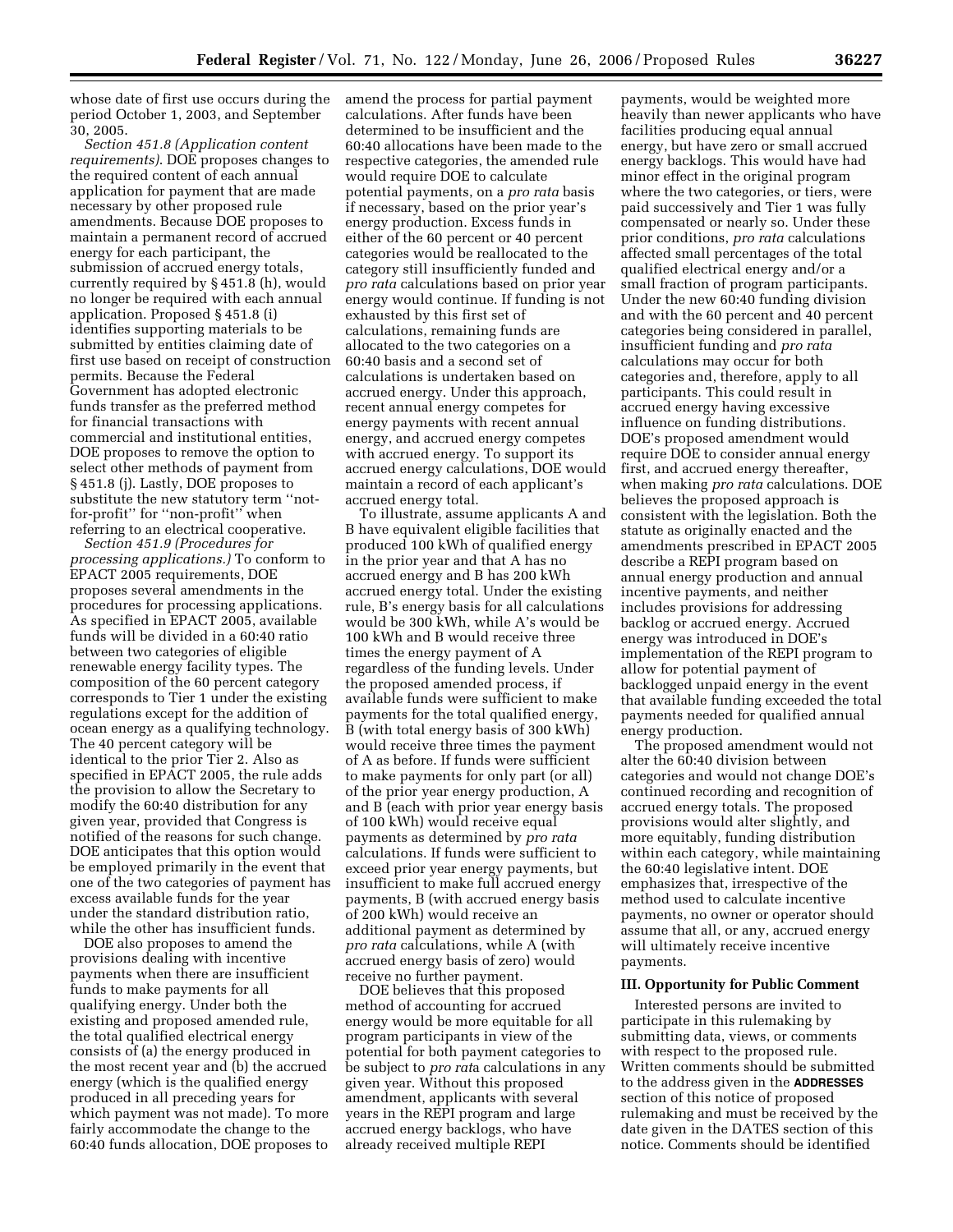on the outside of the envelope and on the documents themselves with the designation ''REPI NOPR, RIN 1904– AB62.'' Due to potential delays in DOE's receipt and processing of mail sent through the U.S. Postal Service, we encourage respondents to submit comments electronically to ensure timely receipt. All written comments received will be available for public inspection as part of the administrative record on file for this rulemaking maintained by the Office of Energy Efficiency and Renewable Energy at the address provided at the beginning of this notice of proposed rulemaking.

Pursuant to the provisions of 10 CFR 1004.11, any person submitting information which that person believes to be confidential and which may be exempt by law from public disclosure, should submit one complete copy of the document, as well as two copies from which the information claimed to be confidential has been deleted. DOE reserves the right to determine the confidential status of the information and to treat it according to its determination.

DOE has determined that this rulemaking does not raise the kinds of substantial issues or impacts that, pursuant to 42 U.S.C. 7191, would require DOE to provide an opportunity for oral presentation of views, data and arguments. Therefore, DOE has not scheduled a public hearing on these proposed amendments to Part 451. DOE may reconsider this determination based on the written comments it receives.

### **IV. Regulatory Review**

#### *A. Executive Order 12866*

Today's proposed rule has been determined to not be a ''significant regulatory action'' under Executive Order 12866, ''Regulatory Planning and Review,'' 58 FR 51735 (October 4, 1993). Accordingly, this action was not subject to review under that Executive Order by the Office of Information and Regulatory Affairs of the Office of Management and Budget.

### *B. National Environmental Policy Act*

DOE has determined that this proposed rule is covered under the Categorical Exclusion found in the Department's National Environmental Policy Act regulations at paragraph A.6 of Appendix A to Subpart D, 10 CFR Part 1021, which applies to rulemakings that are strictly procedural. Accordingly, neither an environmental assessment nor an environmental impact statement is required.

## *C. Regulatory Flexibility Act*

The Regulatory Flexibility Act (5 U.S.C. 601 *et seq.*) requires preparation of an initial regulatory flexibility analysis for any rule that by law must be proposed for public comment, unless the agency certifies that the rule, if promulgated, will not have a significant economic impact on a substantial number of small entities. As required by Executive Order 13272, ''Proper Consideration of Small Entities in Agency Rulemaking,'' 67 FR 53461 (August 16, 2002), DOE published procedures and policies on February 19, 2003, to ensure that the potential impacts of its rules on small entities are properly considered during the rulemaking process (68 FR 7990). DOE has made its procedures and policies available on the Office of General Counsel's Web site: *http:// www.gc.doe.gov*.

DOE has reviewed today's proposed procedures under the provisions of the Regulatory Flexibility Act and the procedures and policies published on February 19, 2003. These proposed amendments revise DOE's regulations for its program for making production incentive payments to owners or operators of qualified renewable energy facilities, subject to the availability of appropriations. The regulations are procedural in nature and affect only entities that choose to apply for incentive payments under the program. The proposed procedures will not have a significant economic impact on any class of entities. On the basis of the foregoing, DOE certifies that the proposed procedures, if implemented would not have a significant economic impact on a substantial number of small entities. Accordingly, DOE has not prepared a regulatory flexibility analysis for this rulemaking. DOE's certification and supporting statement of factual basis will be provided to the Chief Counsel for Advocacy of the Small Business Administration pursuant to 5 U.S.C. 605(b).

### *D. Paperwork Reduction Act*

This proposed rule would not impose any new collection of information subject to review and approval by the Office of Management and Budget (OMB) under the Paperwork Reduction Act (PRA), 44 U.S.C. 3501 *et seq.* 

### *E. Unfunded Mandates Reform Act of 1995*

The Unfunded Mandates Reform Act of 1995 (Pub. L. 104–4) generally requires Federal agencies to examine closely the impacts of regulatory actions on State, local, and tribal governments.

Subsection 101(5) of title I of that law defines a Federal intergovernmental mandate to include any regulation that would impose upon State, local, or tribal governments an enforceable duty, except a condition of Federal assistance or a duty arising from participating in a voluntary Federal program. Title II of that law requires each Federal agency to assess the effects of Federal regulatory actions on State, local, and tribal governments, in the aggregate, or to the private sector, other than to the extent such actions merely incorporate requirements specifically set forth in a statute. Section 202 of that title requires a Federal agency to perform a detailed assessment of the anticipated costs and benefits of any rule that includes a Federal mandate which may result in costs to State, local, or tribal governments, or to the private sector, of \$100 million or more. Section 204 of that title requires each agency that proposes a rule containing a significant Federal intergovernmental mandate to develop an effective process for obtaining meaningful and timely input from elected officers of State, local, and tribal governments.

These proposed procedures would not impose a Federal mandate on State, local or tribal governments. The proposed rule would not result in the expenditure by State, local, and tribal governments in the aggregate, or by the private sector, of \$100 million or more in any one year. Accordingly, no assessment or analysis is required under the Unfunded Mandates Reform Act of 1995.

# *F. Treasury and General Government Appropriations Act, 1999*

Section 654 of the Treasury and General Government Appropriations Act, 1999 (Pub. L. 105–277) requires Federal agencies to issue a Family Policymaking Assessment for any proposed rule that may affect family well being. The proposed rule would not have any impact on the autonomy or integrity of the family as an institution. Accordingly, DOE has concluded that it is not necessary to prepare a Family Policymaking Assessment.

### *G. Executive Order 13132*

Executive Order 13132, ''Federalism,'' 64 FR 43255 (August 4, 1999) imposes certain requirements on agencies formulating and implementing policies or regulations that preempt State law or that have federalism implications. Agencies are required to examine the constitutional and statutory authority supporting any action that would limit the policymaking discretion of the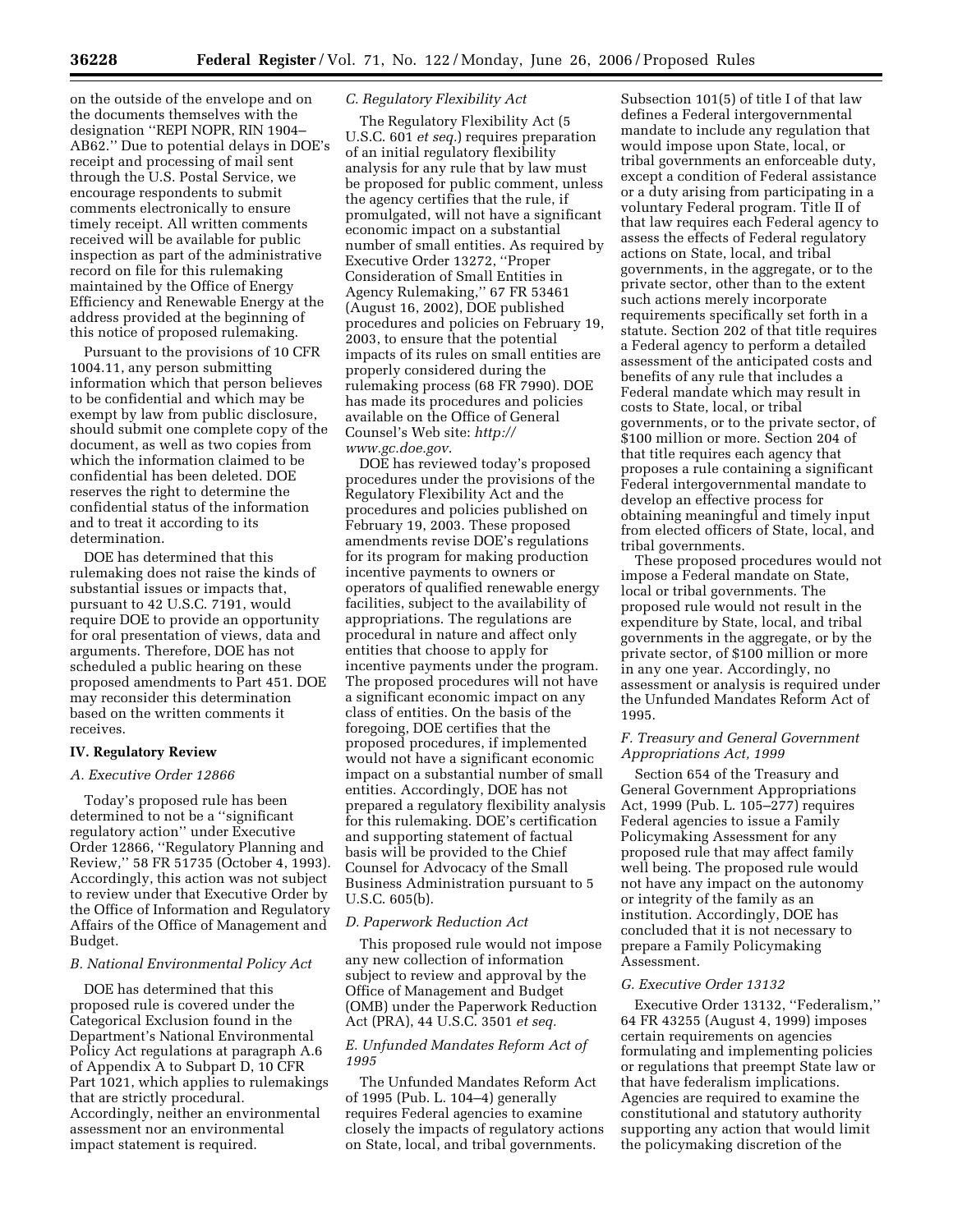States and carefully assess the necessity for such actions. DOE has examined this proposed rule and has determined that it would not preempt State law and would not have a substantial direct effect on the States, on the relationship between the national government and the States, or on the distribution of power and responsibilities among the various levels of government. No further action is required by Executive Order 13132.

### *H. Executive Order 12988*

With respect to the review of existing regulations and the promulgation of new regulations, section 3(a) of Executive Order 12988, ''Civil Justice Reform,'' 61 FR 4729 (February 7, 1996), imposes on Executive agencies the general duty to adhere to the following requirements: (1) Eliminate drafting errors and ambiguity; (2) write regulations to minimize litigation; and (3) provide a clear legal standard for affected conduct rather than a general standard and promote simplification and burden reduction. With regard to the review required by section 3(a), section 3(b) of Executive Order 12988 specifically requires that Executive agencies make every reasonable effort to ensure that the regulation: (1) Clearly specifies the preemptive effect, if any; (2) clearly specifies any effect on existing Federal law or regulation; (3) provides a clear legal standard for affected conduct, while promoting simplification and burden reduction; (4) specifies the retroactive effect, if any; (5) adequately defines key terms; and (6) addresses other important issues affecting clarity and general draftsmanship under any guidelines issued by the Attorney General. Section 3(c) of Executive Order 12988 requires Executive agencies to review regulations in light of applicable standards in section 3(a) and section 3(b) to determine whether they are met or it is unreasonable to meet one or more of them. DOE has completed the required review and determined that, to the extent permitted by law, the proposed procedures meet the relevant standards of Executive Order 12988.

# *I. Treasury and General Government Appropriations Act, 2001*

The Treasury and General Government Appropriations Act, 2001 (44 U.S.C. 3516 note) provides for agencies to review most disseminations of information to the public under guidelines established by each agency pursuant to general guidelines issued by OMB.

OMB's guidelines were published at 67 FR 8452 (February 22, 2002), and

DOE's guidelines were published at 67 FR 62446 (October 7, 2002). DOE has reviewed today's notice under the OMB and DOE guidelines and has concluded that it is consistent with applicable policies in those guidelines.

#### *J. Executive Order 13211*

Executive Order 13211, ''Actions Concerning Regulations That Significantly Affect Energy Supply, Distribution, or Use,'' 66 FR 28355 (May 22, 2001), requires Federal agencies to prepare and submit to the OMB, a Statement of Energy Effects for any proposed significant energy action. A ''significant energy action'' is defined as any action by an agency that promulgated or is expected to lead to promulgation of a final rule, and that: (1) Is a significant regulatory action under Executive Order 12866, or any successor order; and (2) is likely to have a significant adverse effect on the supply, distribution, or use of energy, or (3) is designated by the Administrator of the Office of Information and Regulatory Affairs (OIRA), as a significant energy action. For any proposed significant energy action, the agency must give a detailed statement of any adverse effects on energy supply, distribution, or use should the proposal be implemented, and of reasonable alternatives to the action and their expected benefits on energy supply, distribution, and use. Today's regulatory action would not have a significant adverse effect on the supply, distribution, or use of energy and is therefore not a significant energy action. Accordingly, DOE has not prepared a Statement of Energy Effects.

# **V. Approval of the Office of the Secretary**

The Secretary of Energy has approved publication of today's Notice of Proposed Rulemaking. Issued in Washington, DC, on June 19, 2006.

### **List of Subjects in 10 CFR Part 451**

Electric utilities, Grant programs, Renewable energy.

#### **Alexander A. Karsner,**

*Assistant Secretary, Energy Efficiency and Renewable Energy.* 

For the reasons set forth in the preamble, DOE proposes to amend part 451 of title 10, chapter II of the Code of Federal Regulations as follows:

# **PART 451—RENEWABLE ENERGY PRODUCTION INCENTIVES**

1. The authority citation for part 451 is revised to read as follows:

**Authority:** 42 U.S.C. 7101, *et seq.*; 42 U.S.C. 13317.

2. Section 451.1(a) is revised to read as follows:

## **§ 451.1 Purpose and scope.**

(a) The provisions of this part cover the policies and procedures applicable to the determinations by the Department of Energy (DOE) to make incentive payments, under the authority of 42 U.S.C. 13317, for electric energy generated in a qualified renewable energy facility owned by: A not-forprofit electric cooperative; a public utility described in section 115 of the Internal Revenue Code of 1986; a State, Commonwealth, territory or possession of the United States, the District of Columbia, or political subdivision thereof; an Indian tribal government or subdivision thereof; or a Native corporation as defined in section 3 of the Alaskan Native Claims Settlement Act (43 U.S.C. 1602).

\* \* \* \* \* 3. Section 451.2 is amended by:

a. Adding in alphabetical order new definitions of ''Biomass,'' ''Date of first use,'' ''Indian tribal government,'' ''Native corporation,'' ''Not-for-profit electrical cooperative,'' and ''Ocean''.

b. Revising the definitions of ''Closed loop biomass,'' ''Deciding Official,'' ''Renewable energy source'' and ''State.''

c. Removing the definition of ''Nonprofit electrical cooperative.''

The revisions and additions read as follows:

## **§ 451.2 Definitions.**

\* \* \* \* \* *Biomass* means biologically generated energy sources such as heat derived from combustion of plant matter, or from combustion of gases or liquids derived from plant matter, animal wastes, or sewage, or from combustion of gases derived from landfills, or hydrogen derived from these same sources.

*Closed-loop biomass* means any organic material from a plant which is planted exclusively for purposes of being used at a qualified renewable energy facility to generate electricity.

*Date of first use* means, at the option of the facility owner, the date of the first kilowatt-hour sale, the date of completion of facility equipment testing, or the date when all approved permits required for facility construction are received.

*Deciding Official* means the Manager of the Golden Field Office of the Department of Energy (or any DOE official to whom the authority of the Manager of the Golden Field Office may be redelegated by the Secretary of Energy).

\* \* \* \* \*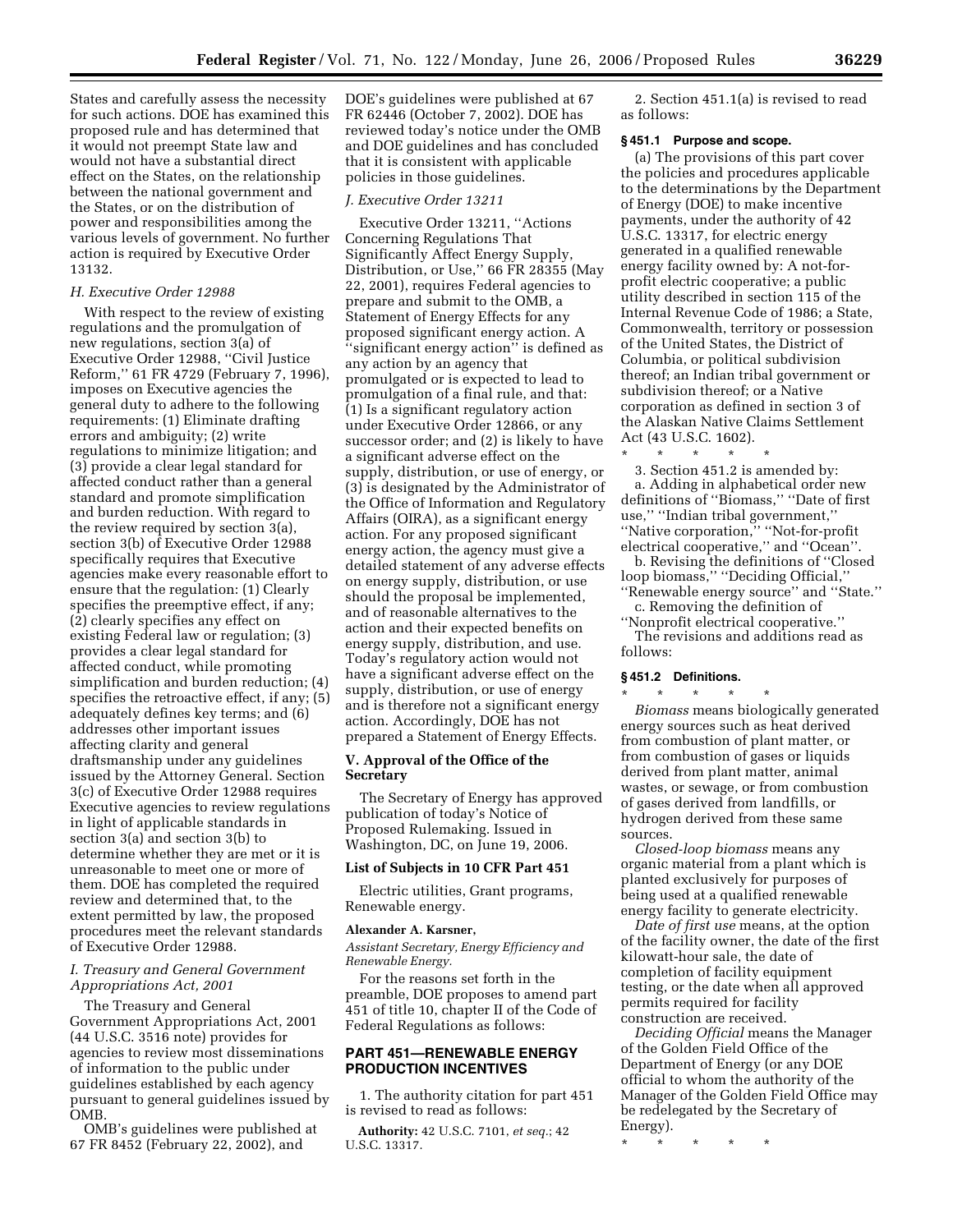*Indian tribal government* means the governing body of an Indian tribe as defined in section 4 of the Indian Self-Determination and Education Assistance Act (25 U.S.C. 450b).

*Native corporation* has the meaning set forth in the Alaska Native Claims Settlement Act (25 U.S.C. 1602).

\* \* \* \* \* *Not-for-profit electrical cooperative*  means a cooperative association that is legally obligated to operate on a not-forprofit basis and is organized under the laws of any State for the purpose of providing electric service to its members.

*Ocean* means the parts of the Atlantic Ocean (including the Gulf of Mexico) and the Pacific Ocean that are contiguous to the United States coastline and from which energy may be derived through application of tides, waves, currents, thermal differences, or other means.

\* \* \* \* \* *Renewable energy source* means solar heat, solar light, wind, ocean, geothermal heat, and biomass, except for—

(1) Heat from the burning of municipal solid waste; or

(2) Heat from a dry steam geothermal reservoir which—

(i) Has no mobile liquid in its natural state;

(ii) Is a fluid composed of at least 95 percent water vapor; and

(iii) Has an enthalpy for the total produced fluid greater than or equal to 2.791 megajoules per kilogram (1200 British thermal units per pound).

*State* means the District of Columbia, Puerto Rico, and any of the States, Commonwealths, territories, and possessions of the United States.

4. Section 451.4 is amended by: a. Revising paragraphs (a)(2) and (a)(3) and adding new paragraphs (a)(4) and  $(a)(5)$ .

b. Revising paragraph (e).

c. Adding the word ''ocean'' after the word ''wind'' in paragraphs (f)(1) and  $(f)(2)$ 

d. Adding the words ''or in U.S. territorial waters'' after the word ''State''

in paragraph (g).

The revisions and additions read as follows:

# **§ 451.4 What is a qualified renewable energy facility.**

\* \* \* \* \*  $(a) * * * *$ 

(2) A public utility described in

section 115 of the Internal Revenue Code of 1986;

(3) A not-for-profit electrical cooperative;

(4) An Indian tribal government or subdivision thereof; or

(5) A Native corporation.

\* \* \* \* \* (e) *Time of first use.* The date of the first use of a newly constructed renewable energy facility, or a facility covered by paragraph (f) of this section, must occur during the inclusive period beginning October 1, 1993, and ending on September 30, 2016. For facilities whose date of first use occurred in the period October 1, 2003, through September 30, 2004, the time of first use shall be deemed to be October 1, 2004.

5. Section 451.5 is amended by revising paragraphs (b)(1) and (b)(2) to read as follows:

# **§ 451.5 Where and when to apply.**

\* \* \* \* \*

\* \* \* \* \* (b) \* \* \*

(1) An application for an incentive payment for electric energy generated and sold in a fiscal year must be filed during the first quarter (October 1 through December 31) of the next fiscal year, except as provided in paragraph (2) of this section.

(2) For facilities whose date of first use occurred in the period October 1, 2003, through September 30, 2005, applications for incentive payments for electric energy generated and sold in fiscal year 2005 must be filed by August 31, 2006.

\* \* \* \* \*

# **§ 451.6 [Amended]**

6. Section 451.6 is amended by adding the word ''consecutive'' before the words ''fiscal years'' in the first sentence, and in the last sentence, by removing the date ''2013'' and adding in its place the date ''2026''.

7. Section 451.8 is amended by:

a. Removing the comma after the word ''owner,'' where it is first used in paragraph (a).

b. Removing paragraph (h) and redesignating (i) as paragraph (h).

c. Revising redesignated paragraph (h).

d. Adding a new paragraph (i).

e. Revising paragraph (j).

f. Removing the word ''nonprofit'' and adding in its place the term ''not-forprofit'' in paragraph (m).

The revisions and additions read as follows:

#### **§ 451.8 Application content requirements.**

\* \* \* \* \* (h) The total amount of electric energy for which payment is requested, including the net electric energy generated in the prior fiscal year, as determined according to paragraph (f) or (g) of this section;

(i) Copies of permit authorizations if the date of first use is based on permit

approvals and this is the initial application;

(j) Instructions for payment by electronic funds transfer;<br>\* \* \* \* \* \* \* \* \* \* \* \*

8. Section 451.9 is amended by revising paragraphs (c), (d), and (e) to read as follows:

## **§ 451.9 Procedures for processing applications.**

\* \* \* \* \* (c) *DOE determinations.* The Assistant Secretary for Energy Efficiency and Renewable Energy shall determine the extent to which appropriated funds are available to be obligated under this program for each fiscal year. Subject to paragraph (e) of this section and upon evaluating each application and any other relevant information, DOE shall further determine:

(1) Eligibility of the applicant for receipt of an incentive payment, based on the criteria for eligibility specified in this part;

(2) The number of kilowatt-hours to be used in calculating a potential incentive payment, based on the net electric energy generated from a qualified renewable energy source at the qualified renewable energy facility and sold during the prior fiscal year;

(3) The number of kilowatt-hours to be used in calculating a potential additional incentive payment, based on the total quantity of accrued energy generated during prior fiscal years;

(4) The amounts represented by 60% of available funds and by 40% of available funds; and

(5) Whether justification exists for altering the 60:40 payment ratio specified in paragraph (e) of this section.

(d) *Calculating payments.* Subject to the provisions of paragraph (e) of this section, potential incentive payments under this part shall be determined by multiplying the number of kilowatthours determined under § 451.9(c)(2) by 1.5 cents per kilowatt-hour, and adjusting that product for inflation for each fiscal year beginning after calendar year 1993 in the same manner as provided in section 29(d)(2)(B) of the Internal Revenue Code of 1986, except that in applying such provisions, calendar year 1993 shall be substituted for calendar year 1979. Using the same procedure, a potential additional payment shall be determined for the number of kilowatt-hours determined under paragraph (c)(3) of this section. If the sum of these calculated payments does not exceed the funds determined to be available by the Assistant Secretary for Energy Efficiency and Renewable Energy under § 451.9(c), DOE shall